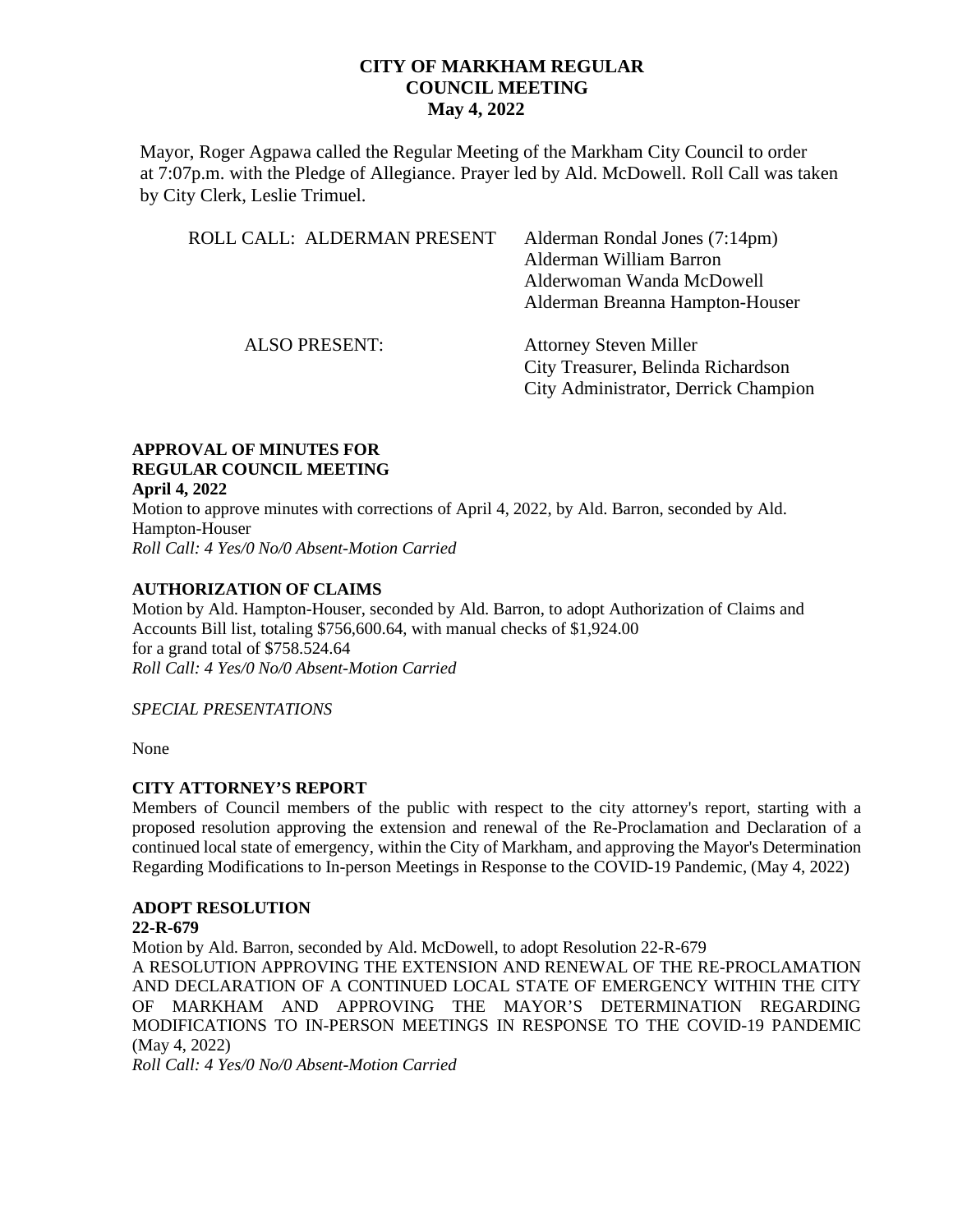# **May 4, 2022**

#### **WAIVE READING OF ORDINANCE 22-0-2329**

Motion by Ald. Barron, seconded by Ald. McDowell to waive reading of Ordinance 22-O-2329 An Ordinance Amending Title III, Chapter 33, Of The City Code To Create The Position Of Commander In The Police Department In The City Of Markham *Roll Call: 4 Yes/0 No/0 Absent-Motion Carried* 

### **Questions:**

*Ald. Jones - Do we have two lieutenants or sergeants?* 

*Mayor Agpawa - I was I was looking at this, no.*

*Ald. Jones - They did a great job to clean it up, the police department. I remember we had four deputies. I was really proud when he came to start cleaning house and started reducing. What I know we need now is patrol. I know people on the street and that's what the people are calling for is patrol police officers.* 

*Mayor Agpawa - Well, I hope you're glad to see that I caught it here that we had two deputy chiefs that just got rid of another one sitting here. I'm trying to eliminate chiefs; we need more Indians. So, at this point, we're really just going to have three and administrative, and then we'll have a little bit of strength at the bottom, but there'll be more Indians anyway. That's really what the goal is. So, we'll leave some room for the, the new interim to express himself but not to create more positions. We don't want to do that. I think I don't think that's on his agenda. I think it's really just kind of see if we can let the dust settle and see if we can start doing a couple of things and see where we go from there.* 

*Ald. Jones - Now with a budget being passed, how does this fit in with the new budget?*

*Mayor Agpawa - No money differences at all. There's no change just the name change.* 

*Just point out most of your more progressive police departments now, they've done away with any point of any civil service rank of sergeant. The theory behind that is that Markham years ago, had a 29-year-old and there was there was no place for him to go, now what they do is they they've made these appointed positions. So, what they've done is they've eliminated civil servants, lieutenants, and they've made commanders, and this is that you can constantly have progressive people in these positions. This was endorsed years ago by the International Chiefs Association, I questioned it too, actually police departments in a lot of these towns around us, Tinley Park doesn't have a lieutenant or captain, they have Commanders. So, like I said a lot of your more progressive police departments this is where this is going.*

# **ADOPT ORDINANCE**

### **22-O-2329**

Motion by Ald. Barron, seconded by Ald. Hampton-Houser to adopt Ordinance 22-O-2329 An Ordinance Amending Title III, Chapter 33, Of The City Code To Create The Position Of Commander In The Police Department In The City Of Markham, with Corrections to Section 2, § 33.01 (B) from Two Deputy Chiefs of Police to One Deputy Chief of Police, (D) from Two lieutenants; to One lieutenant

*Roll Call: 4 Yes/0 No/0 Absent-Motion Carried* 

# **CLERK REPORT**

No report

### **MAYOR'S REPORT**

Okay, just two things under the mayor's report., well make it three. Obviously, we know that we're in the month of cleanup, so you really want to go after that. I can tell you that even the Southland Regional Mayor's caucus that I'm part of the black mayors' caucus is doing some things with Southland cleanup. So, we're really trying to make that a big deal in the Southland. I know that some of us are taking a lot of ownership of the interstates and things like that and the different on /off ramps and clean up so we're really trying to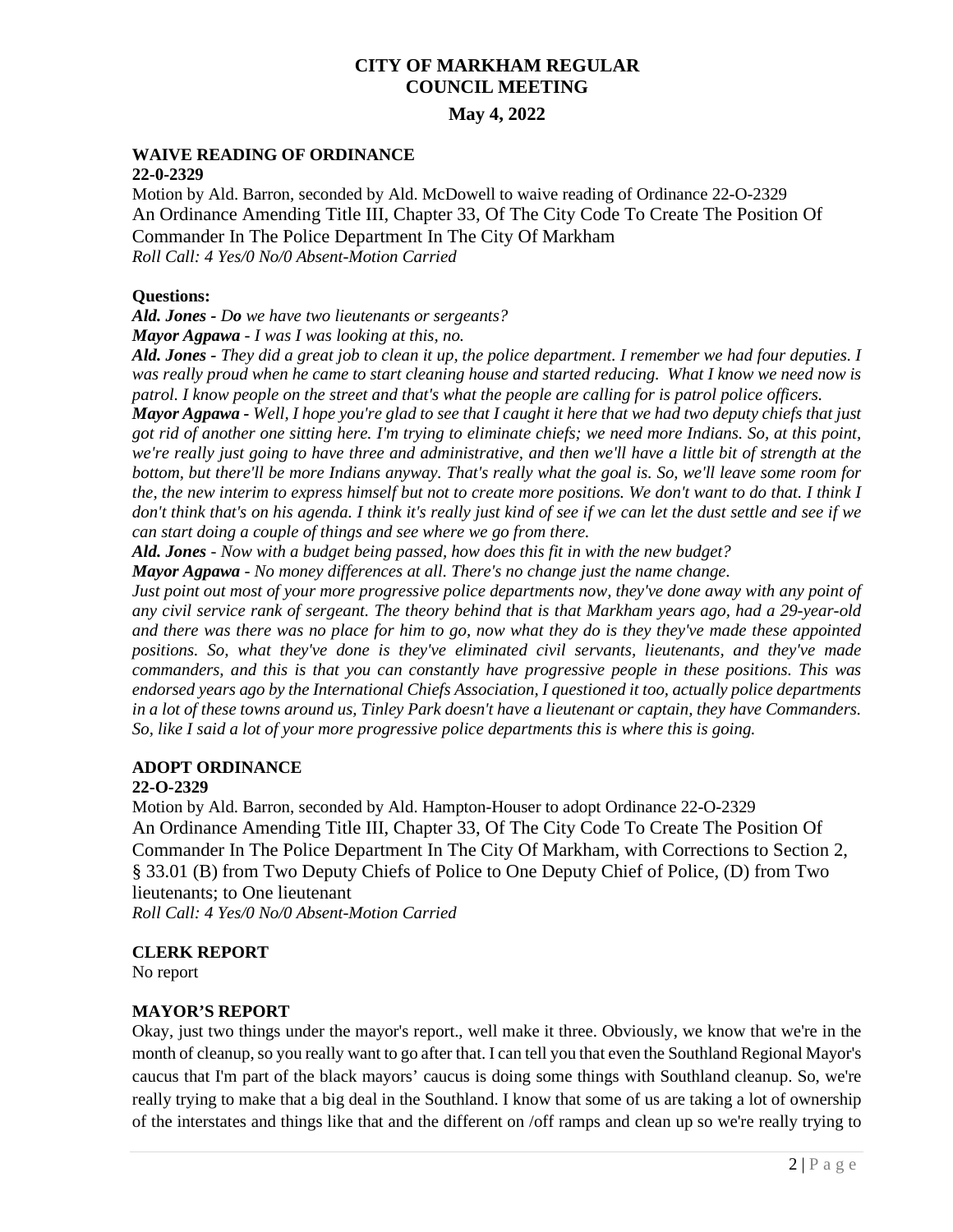pass the word, so we want to do that here in Markham and encourage people to clean up even more. I think that we been a good example, about cleanup. So, I just want to mention that I'll elaborate more in the upcoming weeks and months to each of you Council Members. I did mention about staff meetings and things like that, we're going to restore some things like that, we'll keep you posted on what we're doing, and get you some reports about what's going on in all the departments and certainly the police department. We want to make sure that we're heading towards some hot months, I know that talks recently with Kim Fox and her office, her staff about the things that we're going to be doing and talked with even the judges, talked with the Chief Judge yesterday, about some things that we need to do as well as some of the future things that we need to do with the legislators. So, these things are very important that we start working on those matters. The last thing is, Mother's Day is coming up so for you Mother's Day, I wish you all happy Mother's Day.

# **DERRICK CHAMPION – CITY ADMINISTRATOR**

Thank you, mayor, thank you for your leadership. Good evening, Council and City of Markham, just really quick, they're just a few updates. Just want the people know that we're continuing to interview developers to try to create some good viable businesses here. Definitely restaurants are on the top of order, we know that the city of Markham is in need of some type of sit-down restaurant, whether that's breakfast, lunch, and dinner or just two or three, but we're definitely working diligently to make sure that we address those concerns. I was at the Mother's Day luncheon last Friday there and some of those seniors actually came up to me and kind of wanted to make sure that we're still focusing on that, so I was really happy to report that we had been in talks with a few restaurants. Also, really quick, just want to let individuals know in this city that we are working closely with our lobbyists and making sure that we are identifying grants as well as federal, state and county levels, anything that's going to continue to push the city of Markham forward. We're not settling for the status quo; we're really trying to push this city forward. There are going to be changes and we just have to embrace those changes by seeing everything moving in a positive direction. Last but not least, just know that we're really trying to diversify the tax base and just looking forward to the city of Markham, continuing to move forward.

# **ALD. JONES**

I want to show it and say thank you mayor for the April 29 Mother's Day event. I like how you walked that walk you put a show on. I thought you all did a fabulous job, beautiful decorations. I applaud the people who came out and the people took care of it I mean, job well done very well. Also, I would like to commend you all, in my area you know as far as tree fell down on Plymouth and you all came out and cut it down and actually a couple more houses down., now down the block up the street needed cleaning up so my constituents are telling me, hey it's great man, this is good. You know, so fabulous job real? So, you know, thank you for that, also for cleaning up some of these houses. I've been having issues with people on stolen cars in the backyards, so please neighbors and constituents, if you all see cars or vacant houses with a car call police, there should be no cars at vacant houses you know, so if you see a car call police and we will get it out of there because there have been several in Canterbury, that have been stolen. So please, you know, we need your eyes, the cops can't be everywhere, once again let's bring the neighbor back in the hood. We don't live in the hood to bring the neighborhood back, so that's what we're looking for now. So, if you see anything at a vacant house or you see some strange activity going on, please call the police. Please call your local Alderman, please call your mayor. Let us know so we can get back to those houses and get them cleaned up.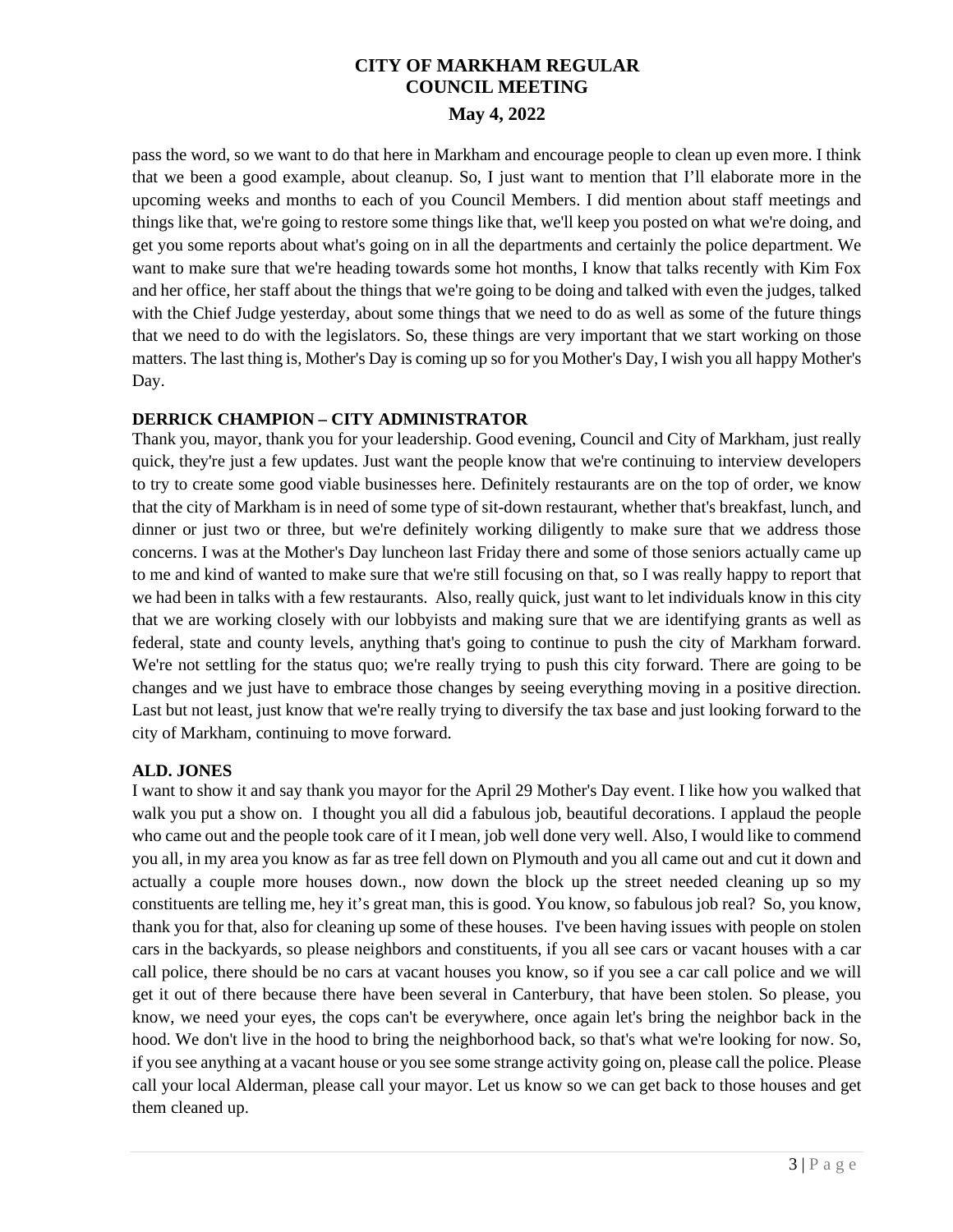# **ALD. BARRON**

Friday's luncheon was just as nice as the year before, and it was funny and, but it seemed like everybody had a great time, so, I was just happy to be a part of it. Some of the trees that I've identified that are dangerously hanging over streets, on the way here today, they we're working on it, they're not taking the tree down but they're cutting the portion that's hanging over street. This one happens to be by Markham Park School, which I find extremely dangerous. I've also identified some ditches; I'm hoping that Tom can get caught up with everything and between him and Ed I can get a little bit of ditch work done in the very near future. The only time you can really tell is in the rainy season between now and fall, during the summer, they're nice and dry, it's kind of hard though, you know, identifying. To all the mothers in Markham I wish a Happy Mother's Day and my colleagues that are on the council, the treasurer and the clerk.

# **ALD. HAMPTON-HOUSER**

Good evening, Mayor, good evening, Council., everyone that's in attendance or watching on our website as well. I just have a few things, I want to thank everyone who attended the coffee sip a coffee we had awesome, awesome conversations. Within that coffee sip, we had an opportunity to educate individuals on exactly how the protocol works in our municipalities. Sometimes you make a phone call whatever you think something's supposed to happen right away, but there is protocol. So, it's about educating our constituents to know exactly how things actually move forward in our community. So, once they're educated, whatever, they won't be so anxious to call you 24 times a day, on the same matter. So that was awesome. Also starting June 1, the constituents in Ward 1, our seniors or whomever wants to participate, the first and the third Monday and Thursday, we will be having a bingo on Thursday we will be at King Park, and we will be in the new building and King Park we'll be having bagel on the first and third Monday. And then the first and third Thursday is probably going to be line dancing, painting or some other activity. I do agree from coffee sip that you stated that we need to have something in our ward because everybody don't drive long distance over to the other side of town, so I agree with that 100%. I had conversation with Miss Brown at the Park District and we kind of put this together and start in June so be looking for the flyer in the door in reference to some activities that will be taking place in Ward one. Also, I want to just have a brief conversation in reference to the shootings that actually took place there, in my ward. We had a shooting last week on Tuesday, I think was Tuesday on Ashland, and then days later we had another shooting on Marshfield on our block. Our neighbors are very concerned about that, unfortunately we had no one to have any cameras available on the homes to try to see if we can actually try to come to some conclusions in reference to who these individuals were. Some we're just asking that we kind of step up our game just a little bit in our police department to be a little bit more diligent in the wards, you know, show up a little bit more in the ward because my biggest complaints that I'm getting at this particular point is that they never see a police officer anywhere. So just thru conversation, I hope that we can improve on that part, which I'm pretty sure we will. I want to say the luncheon as well just to ditto back that luncheon was awesome. The Mother's Day luncheon I enjoyed it immensely and you're absolutely right, Ald. Jones, the mayor got up there modeled and did a great job. Also, now that the weather is breaking we had a lot of water main breaks over the winter months, I did have a meeting with Public Works and he gave me a little schedule in reference to how we're going to go back and repair some of the yards the driveways and also you know the sidewalks where we had the water main breaks so the individual residents of Ward one that phoned me, I will be getting back with you and give you a roundabout date in reference to when those repairs are going to actually take place. Then also mayor I just want to remind everybody to make sure they look on the back of their water bill on the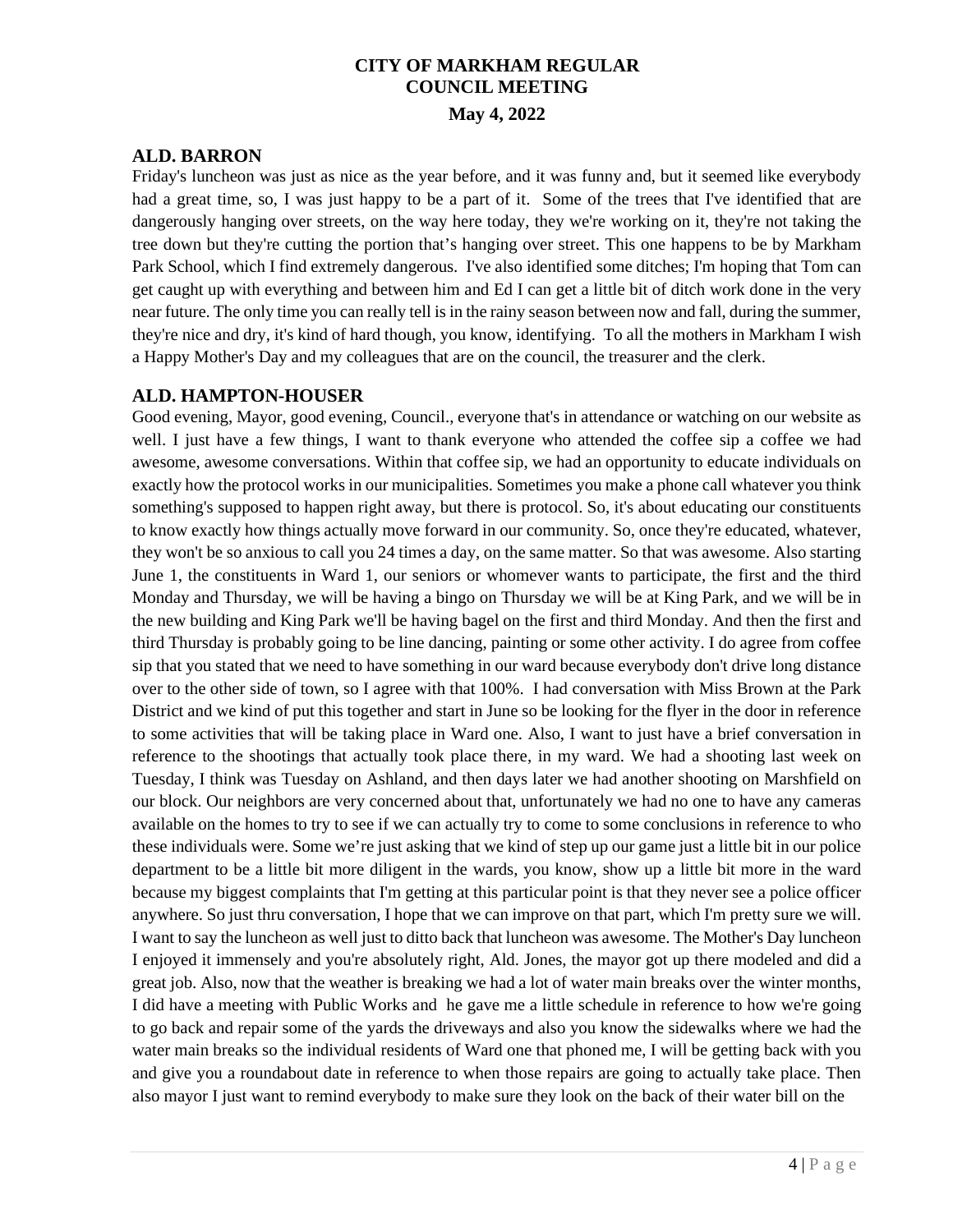back of the water bill is specifically tells everyone do's and don'ts in reference to what they should and should not place outside for our cleanup week which the cleanup week will be the week of May 9 through the 12 so please get an opportunity to look on the back of your bill and it tells you specifically what you can and cannot do so we don't follow the rules and regulations or whatever you know you put something out there and you're going to be upset because they didn't pick it up. But look on the back of the letter. I probably have more to do and it tells you specifically what you should and should not place out there. One more thing they're happy Mother's Day to everyone who it applies to and that's the end of my report.

# **ALD. MCDOWELL**

I have received a phone call from one of the residents in the 16400 block of Woods and she had plenty of concerns, she's asking that we send out the postcards again for the dogs, she has one particular house that I will give the police department information, that actually she's walking her dog the dog's name is pulled up and she's messing everybody's yard. She's walking the dog with no leash. She's asking for help. She's also concerned the speeding; she said the high speediness taking place on Woods Street. I really don't know, I know we can't put speed bumps there, and what she's asking for more patrol, for the police to monitor because she said it is really getting bad with the high speed on Wood Street. I think a couple of weeks ago I mentioned about the speed humps to see what the update was, because they're not only speeding up Woods, they're speeding on my street and throughout a whole lot of other streets in our towns, so we really need to see if we can get the speed humps so to speak but also we have new people moved in 165th block of Wood with the loud music we did call police to go out to this particular home. But I think we need to probably send out flyers again for the loud music. And also as I began to do my daily tour throughout the ward starting to see a lot of barbeque pits Honore, Woods, Calitonia people are putting the barbeque pits out in front of the house so I will speak with the building housing department, I know the particular addresses of where I saw these barbecue pits and today, Lastly, I would like to wish every mom, grandmas, aunties, god mother's, mother's special dear to each and every one of our hearts, I lost my mom at a very early age. I want to wish each and every mom a wonderful, Happy Mother's Day.

### **ALD. HAMPTON-HOUSER**

I just remembered yesterday I was out you know we had pretty heavy rain yesterday, I was riding my ward and I noticed that on the corners you know we're flooding now, we're flooding because the sewer covers were kind of covered up with debris. I've made a phone call to Ed, and he says look right behind you so it was him and it was other crew they was coming through making sure that they cleaned up the sewer to make sure that the drainage, the water you know drains correctly so I want to thank Public Works, kudos that they're actually on top of that as well.

# **MAYOR AGPAWA**

I just was going make a comment to you all about, as the warm months come in, I had mentioned that, you know, we were meeting with Kim Fox, and we were meeting with the judges and clear to deal with legislative law. We met with a group of mayors and police chiefs in Calumet Park last month and it was to try to get ahead of some of the problems that are out there with shootings and that kind of thing. You know, you make different changes when you have the leadership to go in different directions. So, dealing with the patrol efforts and the speeding, music and the things that we're dealing with, you should see some pretty swift results coming up of what we intend to do. I'll make that clear, like I said to you, each of you have to go back into the wards and have information somewhere that you can go back and tell them what we're doing. I think better it'll be more than just see it, so I think that's really what change is about. You should see the results not to just talk about so yes, I'll give you something tangible, but you know, in writing things about what we're doing, but we're going to meet about these things and go after it. Because again, I think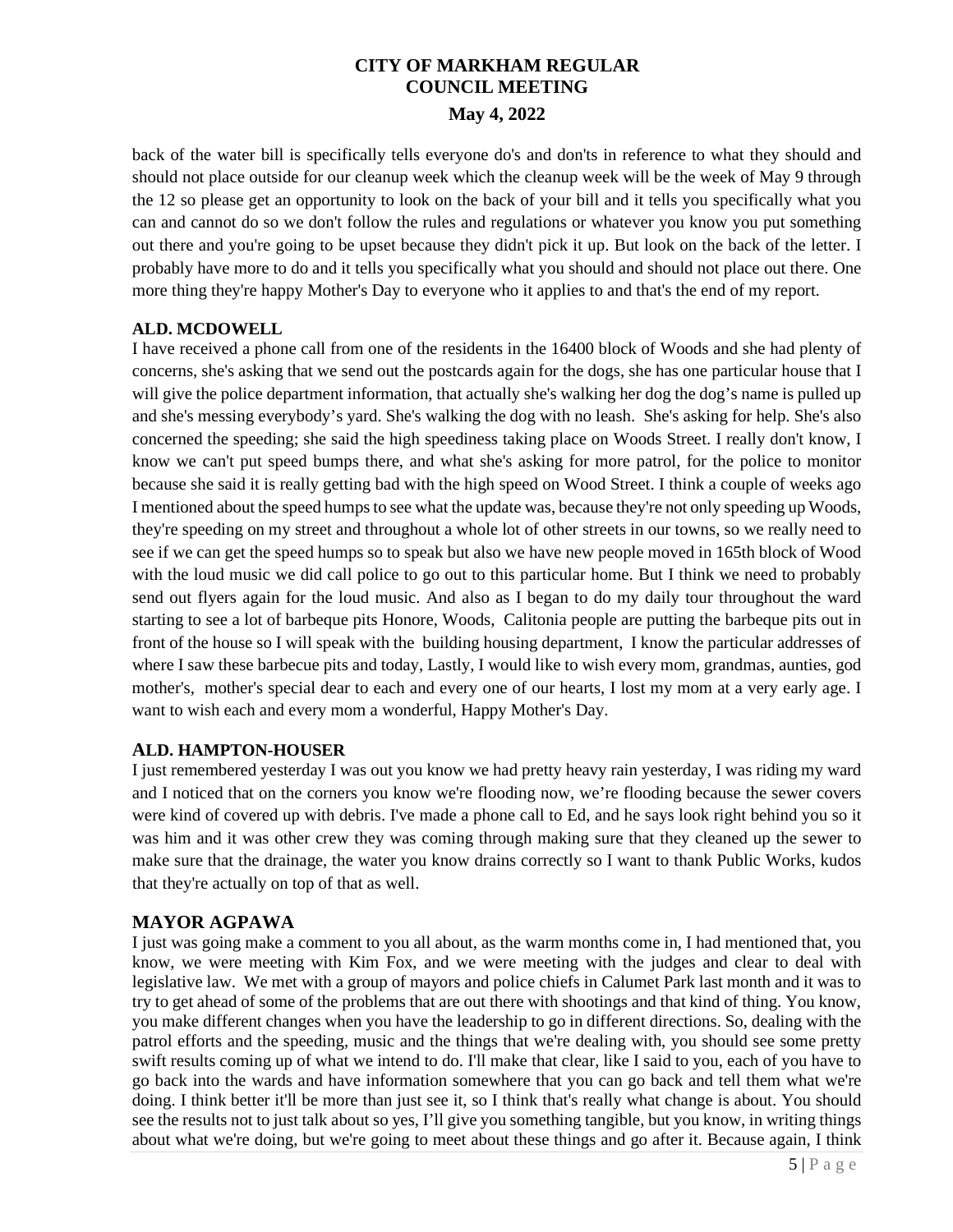# **May 4, 2022**

not to belabor the point we'll talk about these things, as I talked about individually with you all. There's a method to how we turn this around, and to continue to turn it around. We're doing it as a group, and we've been for quite a while, so we'll just reiterate how we're going after it. You all keep adding those things that you're adding to it, and we'll keep going after it. So, thanks for what you're doing to support that effort, because I'm trying to do the best I can with it and I appreciate all the help that you all gave me too. So, thank you.

# **MOTION TO OPEN FLOOR TO PUBLIC**

Motion by Ald. Barron, seconded by Ald. McDowell to Open Floor to Public. *Roll Call: 4 Yes/0 No/0 Absent-Motion Carried*

# **RESIDENT**

My name is Eugene Thompson pay and I didn't sign up and I wasn't going to say anything, but I was curious about the white tents at the Markham Park Roller Rink.

# **MAYOR AGPAWA**

Yes, so we have a contract right now with a movie studio that's working with us over at the roll rink. So, they'll be with us for several months over there doing some things. We still have the leverage or, longitude I would say to do what we want over there as well and we're still working on what we want to do for the community. But we worked out something with them for an opportunity here in Southland to do some things with movies. I've been kind of telling people that we're doing that without getting real specific, because some of these agencies don't like their name up in lights, real big but people talk and it's okay. It's better to goes that way that they talk that way than any other way than us saying it, so to speak, but that I can say that much, you know, because that's public record that we've got a contract with a movie company and it's for a few months. It's a good opportunity for people. We have several people who are actors in the Southland, and they're getting an opportunity to go over there, they're doing things with extras and jobs and different things like that for people.

### **RESIDENT**

So, are they going to help open the skating rink or is it working?

### **MAYOR AGPAWA**

We're working on that but with, that has helped us, but we were working on it anyway, but they have enhanced that effort for us to get part done quicker. So, we're going to be opening up, was our plan was for June to try and get up at least on the weekend.

### **MOTION TO CLOSE FLOOR TO PUBLIC**

Motion by Ald. Barron, seconded by Ald. McDowell to Close Floor to Public. *Roll Call: 4 Yes/0 No/0 Absent-Motion Carried*

ADJOURNMENT Motion by Ald. Hampton-Houser, seconded by Ald. Barron to adjourn at 7:41p.m. Roll Call: 4 Yes/0 No/ 0 Absent-Motion Carried